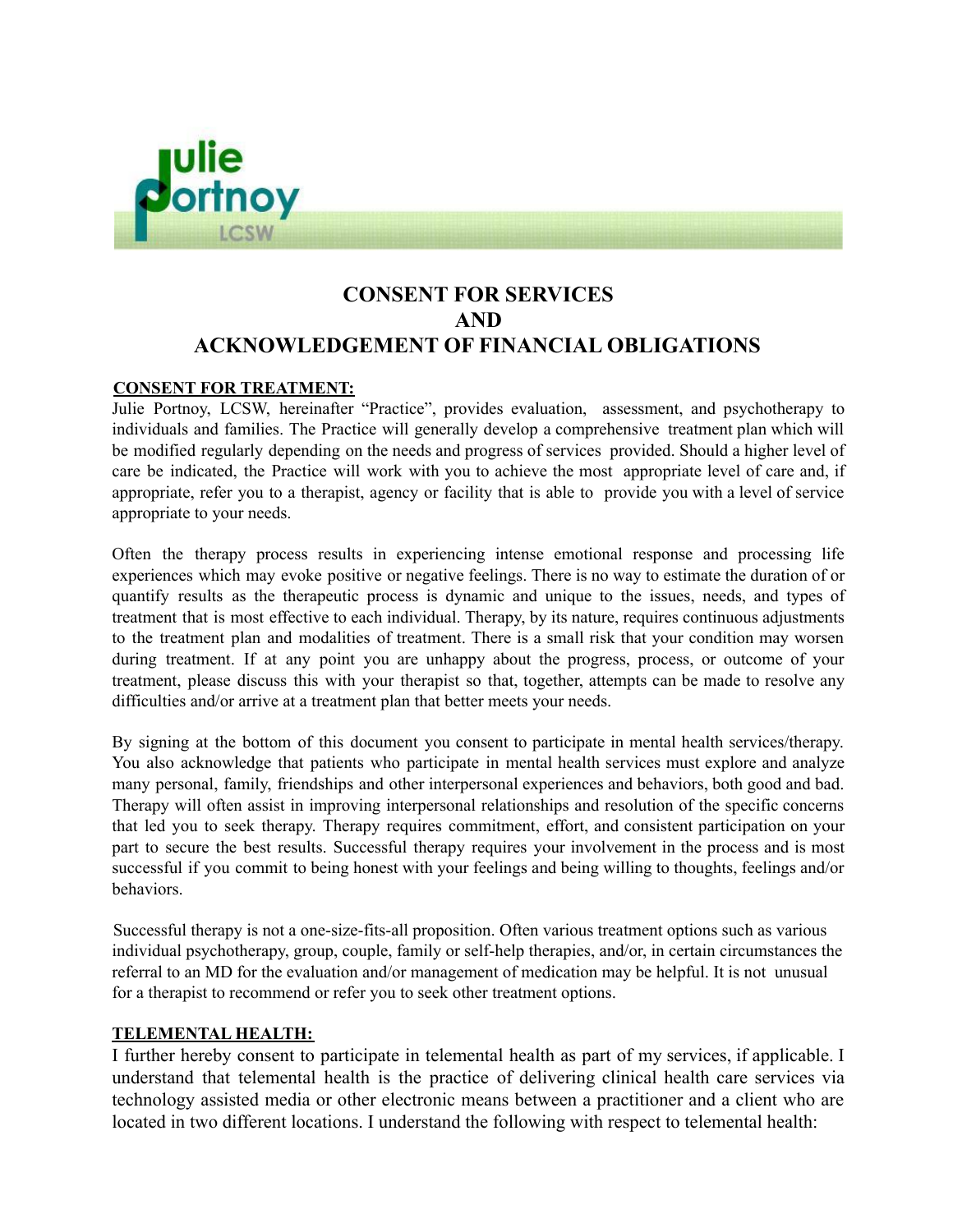1) I understand that I have the right to withdraw consent at any time without affecting my right to future care, services, or program benefits to which I would otherwise be entitled.

2) I understand that there are risks and consequences associated with telemental health, including but not limited to, disruption of transmission by technology failures, interruption and/or breaches of confidentiality by unauthorized persons, and/or limited ability to respond to emergencies.

3) I understand that there will be no recording of any kind of the online sessions by either party. All information disclosed within sessions and written records pertaining to those sessions are confidential and may not be disclosed to anyone without written authorization, except where the disclosure is permitted and/or required by law.

- 4) I understand that the privacy laws that protect the confidentiality of my protected health information ("PHI") also apply to telemental health unless an exception to confidentiality applies.
- 5) I understand that if I am having suicidal or homicidal thoughts, actively experiencing psychotic symptoms or experiencing a mental health crisis that cannot be resolved remotely, it may be determined that telemental health services are not appropriate and a higher level of care is required.
- 6) I understand that during a telemental health session, we could encounter technical difficulties resulting in service interruptions. If this occurs, end and restart the session. If we are unable to reconnect within ten minutes, please call your therapist at 312-576-8617 to discuss since we may have to re-schedule.

# **EMERGENCY PROTOCOLS:**

You agree to provide your location in case of an emergency to your therapist. You agree to inform your therapist of the address where you are at the beginning of each session. Your therapist will require that an emergency contact person may be contacted in a life-threatening emergency only. This person will only be contacted to go to your location or take you to the hospital in the event of an emergency.

| <b>EMERGENCY CONTACT:</b> |  |
|---------------------------|--|
| <b>PHONE NUMBER:</b>      |  |

#### **CONFIDENTIALITY:**

The confidentiality of communication between a client and a therapist is very important and is protected by the ethical practices of the therapist as well as State and Federal Law. The Practice will make every effort to keep information regarding your evaluation, diagnosis, and treatment strictly confidential. A consent for release of information must be reviewed and signed by you in order for oral, written or electronic information about you to be released by the Practice to any other person or agency absent emergent circumstances.

All records or communications related to therapy are confidential and my confidences shall be maintained except as required by law, including, HIPAA and the Illinois Mental Health and Developmental Disabilities Confidentiality Act. These confidentiality laws and regulations do have exceptions which allow, and under certain circumstances, mandate that a therapist divulge information which is necessary to protect from imminent harm, emergency situations, child and elder abuse and the like. If you become involved in certain types of court proceedings wherein you have placed your mental health into issue in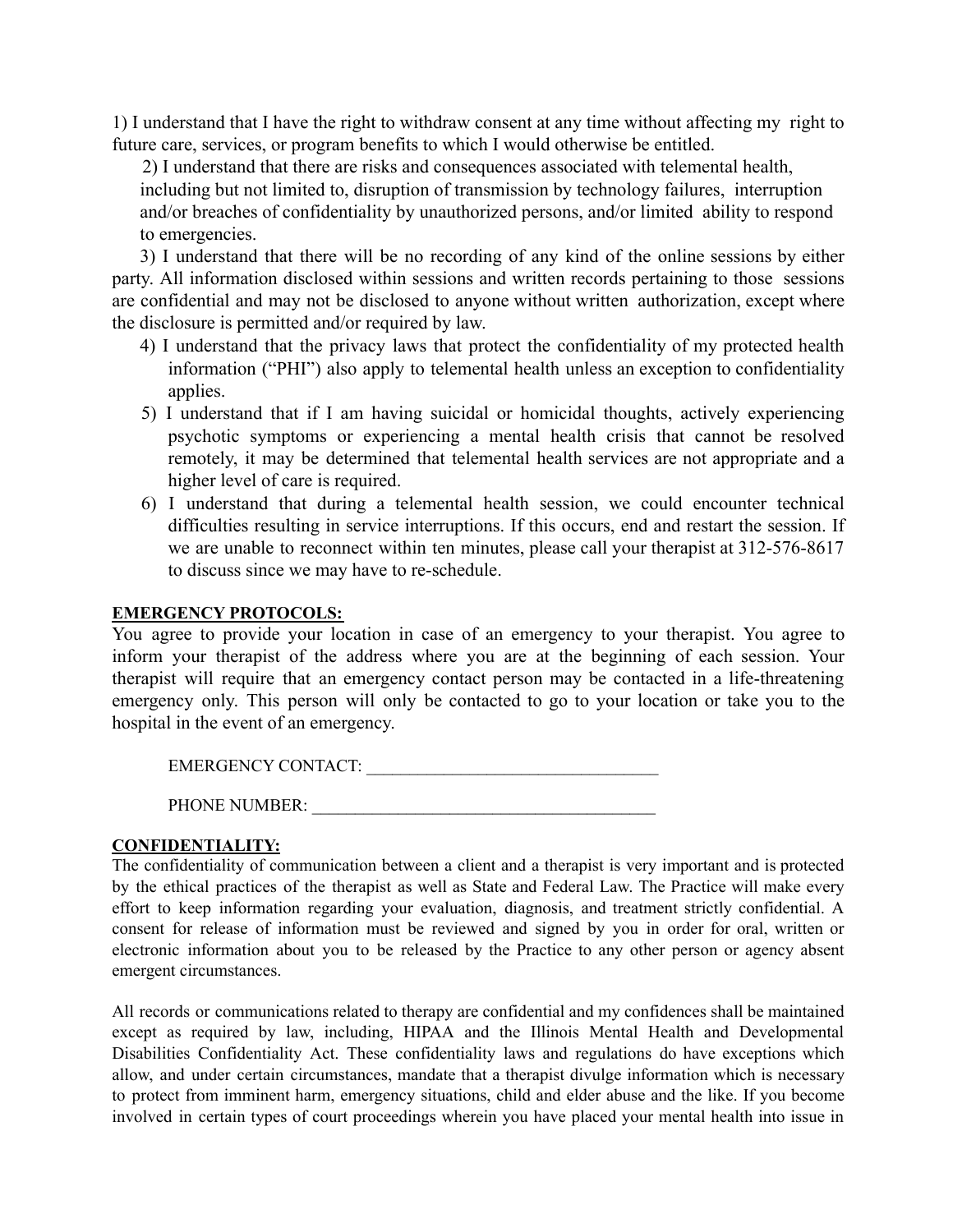your claims or defenses, your records and information may be subject to disclosure in such a case.

## **SESSIONS/CANCELLATION POLICY:**

Therapy sessions are generally between 45 to 60 minutes long, although the precise length may vary. Please arrive on time as you use your own time when you arrive late for an appointment, if you are late your appointment time will not be extended. The number and frequency of sessions are determined based on what is clinically necessary and may be affected by insurance coverage, client and therapist availability, and the like. Regular and consistent sessions are necessary for effective therapy.

Any cancellation or rescheduling of an appointment must be done at least 24 hours prior to your appointment by calling and leaving a voice mail message with the office. Failure to cancel with at least 24 hours' notice will require that you pay the full fee for the missed session personally. It is important for you to understand that your therapist has set aside your appointment time for you and cannot simply do other work if you are unable to attend. Fees for missed sessions are never paid by insurance companies and therefore you will be responsible for the payment for any missed appointments.

## **FEES:**

The Practice is committed to the successful treatment of your condition. Please understand that payment of your bill is considered part of your treatment. Your clear understanding of the financial and practice policies is important to the professional relationship. Please discuss with the Practice directly if you have any questions regarding this.

- A. Private pay/non-insured patients are charged at a rate of \$200 for the initial 60- minute session;
- B. Private pay/non-insured patients are charged at a rate of \$150.00 for subsequent 50- minute sessions.
- If you are covered by an insurance company with whom the practice is an in-network provider, the Practice must comply with and accept payment pursuant to the contract that both they and you have with the insurance company. The rates for in-network insurance companies may not be negotiated, they are fixed by contract. You are responsible, by law, for any co-payments or deductibles associated with your insurance coverage for services that are covered by your policy. There are certain services that the Practice provides that are not covered by insurance companies, including, but not limited to, telephone conversations/sessions, video conferences, site visits, report writing and reading, drafting of summaries, consultations with other professionals, expenses related to any legal process (including attorney's fees) in our efforts to comply with state and federal confidentiality requirements as well as the therapist's time (portal to portal) or if a therapist is obligated to attend depositions or trial. If any of these uncovered services or expenses are provided or incurred, you will be charged at the private pay/non-insured patients hourly rate unless other arrangements have been made and agreed to and you agree that you will be obligated and will pay any such charges.

Please note that phone communication is not covered under telehealth by your insurance plan: If you have a telephone conversation with the Practice that extends beyond 10 minutes you will be personally responsible to pay at a rate equal to your ordinary office/telehealth hourly fee prorated for the duration of the call.

If you think you may have trouble paying your bill on time, please discuss this with your therapist so a solution can be attempted.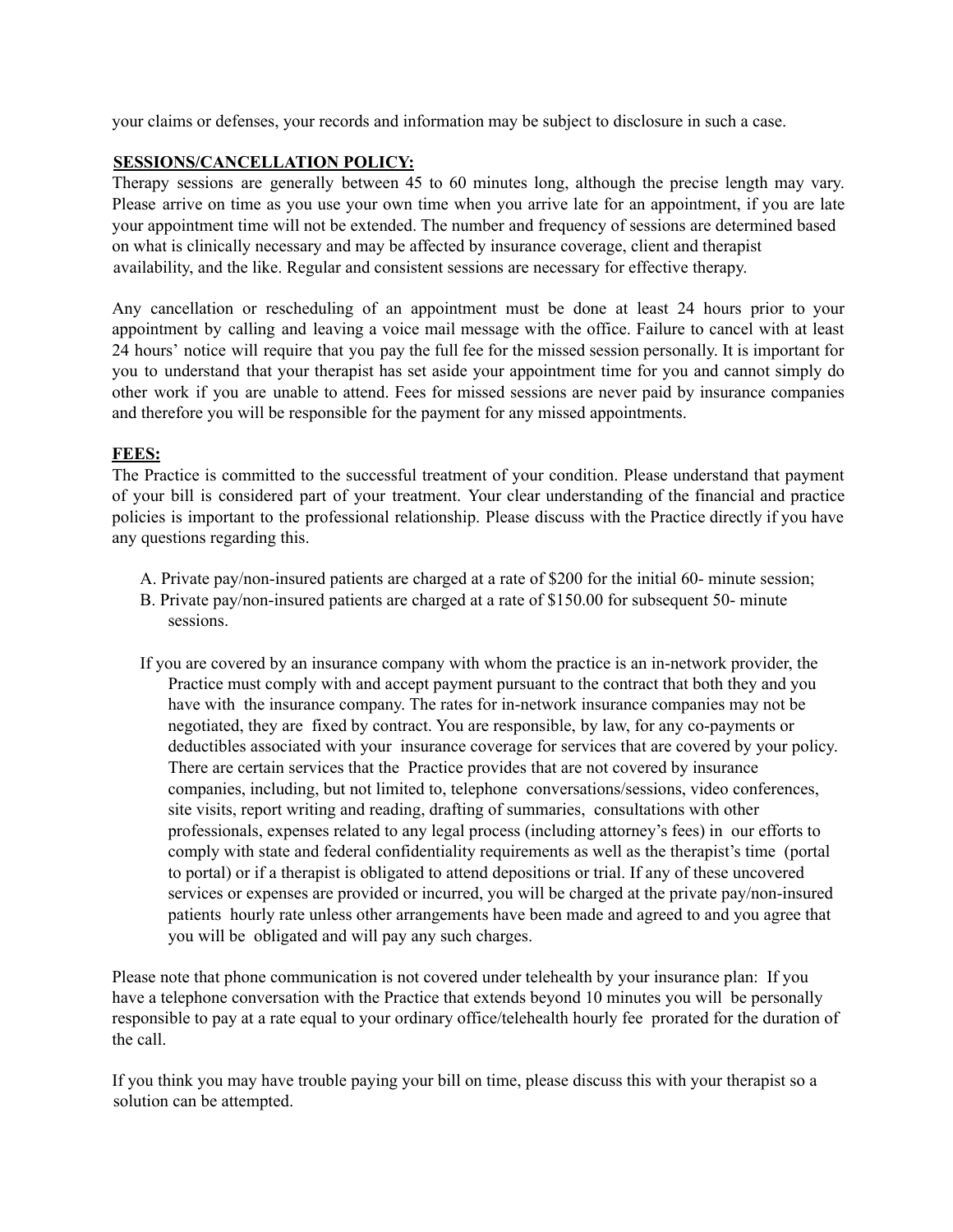# **PAYMENTS AND INSURANCE:**

If your therapist is not an in-network provider for your insurance, you will be expected to pay the entire session fee, for each session at the time of the session.

If the Practice is an in-network provider of your insurance network, then the Practice is happy to bill your insurance company directly as a convenience offered to you. You must keep the Practice informed immediately regarding any changes to your insurance if the Practice is billing to your plan on your behalf. You will be responsible for the payment of any co-payments or deductibles associated with your policy at the time of the session as well as any uncovered services as identified above. Merely because an insurance company authorizes services, they often do not guarantee payment and you will be ultimately responsible for the cost of services provided which are not reimbursed by insurance providers for whatever reason they are not covered. You (not your insurance company) are responsible for full payment of fees, so, it is important to confirm exactly what mental health services your insurance policy covers. If you must obtain authorization from your primary care physician or your insurance company prior to treatment or office visit it is your obligation unless agreed upon to the contrary. Any secondary insurance claim filing is your responsibility.

If you have health insurance, but your therapist is an out-of-network provider, you must pay the full private pay rate and the Practice will provide you with a bill suitable to present to your insurance company to secure any out-of-network reimbursement your plan provides.

Failure to keep payments current may result in termination of services. If payment is not received from the insurance carrier or any other responsible third party within 90 days, the outstanding balance will be transferred and billed to you directly.

If you do not have insurance or the Practice is not in your insurance network, and/or you do not have your insurance card, then full payment is due at the time of service. The Practice accepts payment in the form of cash, check, VISA, or Mastercard.

Twenty-four (24) hours minimum notice is required for a cancellation of a reserved session time, or YOU WILL BE CHARGED the full session fee of \$150.00. Please be aware that your insurance will not accept claims for cancellation/missed session fees.

# **Please check & initial one of the two options below.**

I authorize the Practice to act as my agent helping me obtain payment from my healthcare provider. I also authorize the release of necessary information to the insurance company for the pursuit of payment. If my healthcare company changes, it is my responsibility to let the Practice know immediately. If not, I will be responsible for payment of the balance on my account. I authorize insurance payments directly to the Practice.

□\_\_\_\_\_I do not authorize the Practice to contact my healthcare provider for 3rd party payment. I understand that if I have insurance and have decided not to process any claims through my insurance company for any reason, I am personally obligated to pay the private pay/non-insured rates and waive any rights to a reimbursement rate as provided under my insurance policy. If at any time I choose to seek reimbursement for my services through any insurance policy, I will notify the Practice and amend this section to provide for reimbursement for any prospective appointments and waive my rights to any prior completed appointments and costs.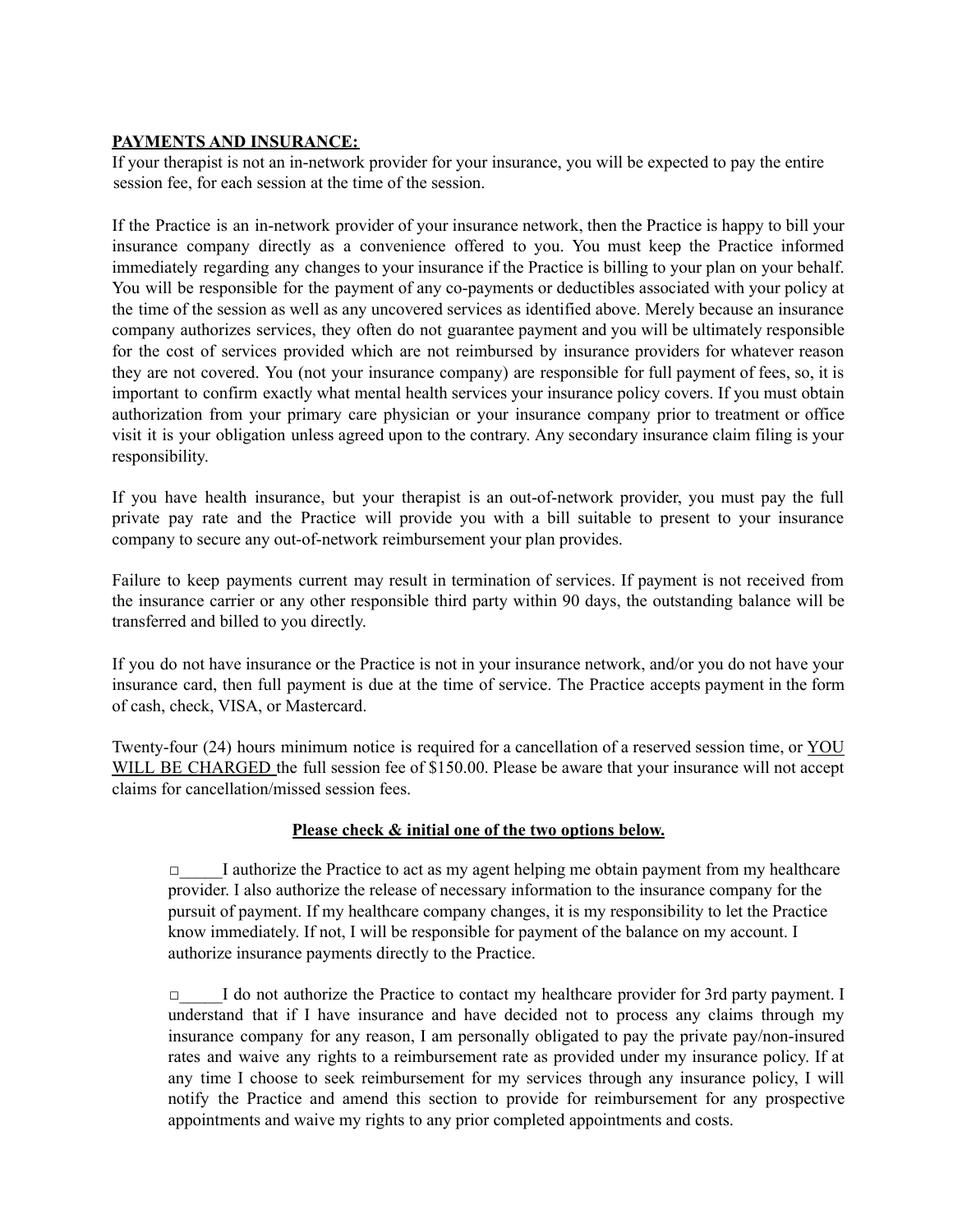## **TELEPHONE AND EMERGENCY PROCEDURES:**

If, on occasion, it is necessary to contact the Practice between sessions for a purpose other than scheduling and payment, and you are not able to reach him/her directly, the Practice will make every effort to return your call within 24 hours, with the exception of weekends and holidays. Due to your therapist's work schedule, your therapist is often not immediately available by telephone. While your therapist may be in the office, your therapist is generally in session and unable to answer the phone immediately. If your therapist is or will be unavailable for an extended period of time, the Practice will either provide a covering therapist's contact information on your therapist's voicemail message or provide you with the name of a colleague to contact, if necessary. The Practice is unable to guarantee continuous 24-hour crisis services. In the event of an emergency or a life-threatening situation, go to the nearest local emergency room or call 911.

#### **COMMUNICATION:**

I authorize the Practice to communicate with me in the following ways: (Please Check & Initial)



# **EMAILAND TEXTING:**

Because email and texting are inherently insecure, these modes of communication are not allowed unless you specifically direct the Practice to utilize this mode of communication. Please note that the regular use of email or texting is not HIPAA compliant and does not meet the ethical standards of therapists in the State of Illinois. Absent your specific direction to use these modes of communication, the Practice will only utilize them in cases of emergency. Please do not email or text content related to your therapy sessions. If you choose to communicate by email or text, there is no contemplation of privacy. While it is unlikely that anyone will see or acquire copies of any such communication, they are, by their nature, not secured.

□\_\_\_\_\_Communicate by Email: \_\_\_\_\_\_\_\_\_\_\_\_\_\_\_\_\_\_\_\_\_\_\_\_\_\_\_\_

 $\Box$  Communicate by Text:

# **TERMINATION OF THERAPY:**

The length of your treatment and the timing of the eventual termination of your treatment depends on the specifics of your treatment plan and the progress you achieve. It is a good idea to plan for your termination, in collaboration with the Practice. Except in cases of emergency, or should your therapist not be able to contact you, your therapist will discuss a plan for termination with you as you approach the completion of your treatment goals. You may discontinue therapy at any time. If you or the Practice

determine you are not benefitting from treatment, either you or the Practice may elect to initiate a discussion of your treatment alternatives and/or notify you of intention to terminate. In the unfortunate circumstance that you have an outstanding balance with the Practice and you do not enter into an agreement to resolve the payment of the outstanding balance with the Practice, the Practice will initiate termination. If possible, upon termination your therapist will attempt to provide you with referral resources.